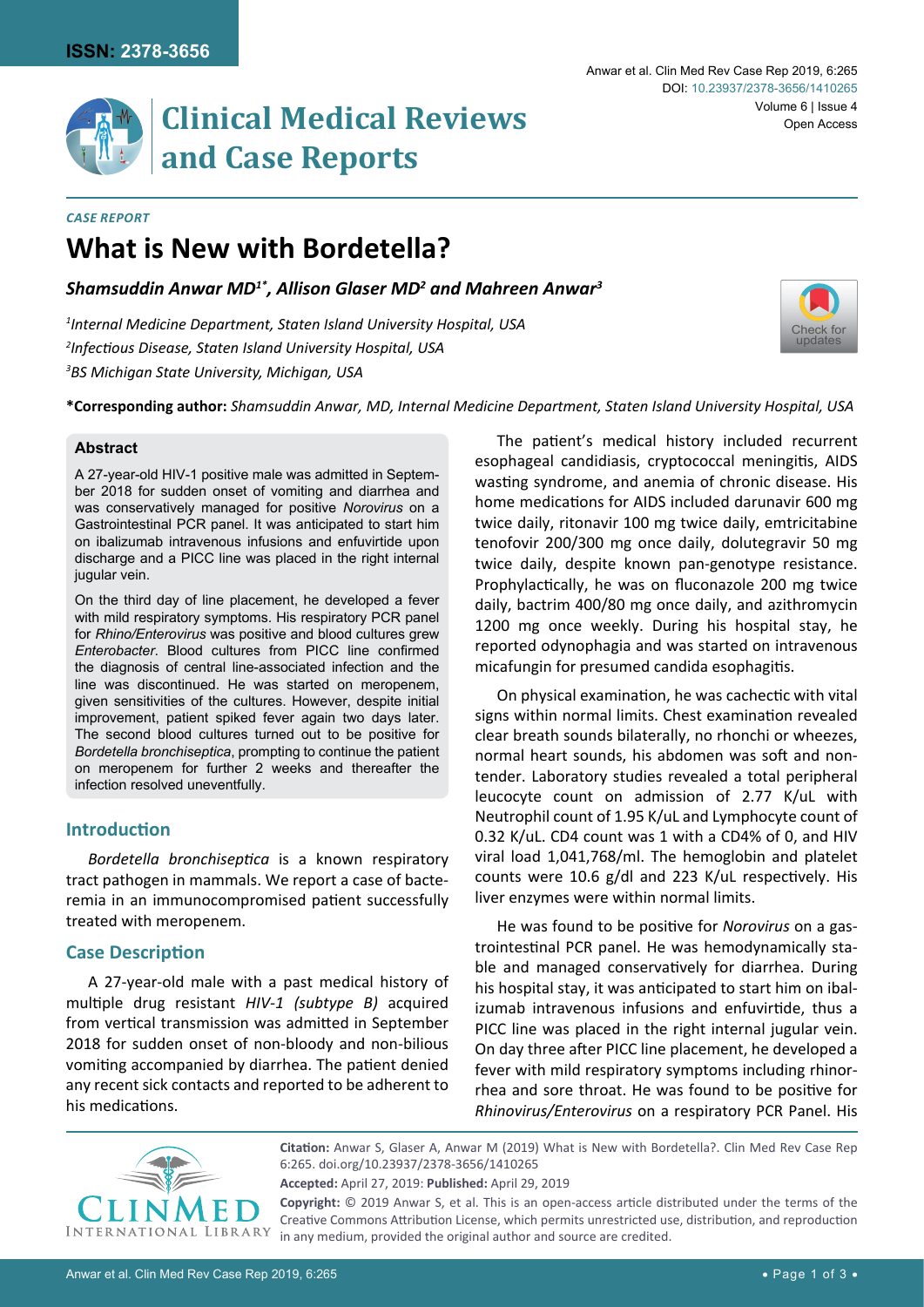blood cultures grew *Enterobacter* which was thought to be secondary to a central line-associated blood stream infection later confirmed by cultures from the PICC line growing *Enterobacter*, *Enterococcus faecalis, and Pseudomonas*. The line was discontinued, and he was started and continued on meropenem. The patient initially improved, however then developed fevers again inspite of being on antibiotic. CT imaging of the chest, abdomen and pelvis were obtained to rule out lymphoma or other opportunistic pocket infection. On repeat assessment, patient reported of a new complain of headache, and a diagnostic lumbar puncture was also performed. However all these studies were unremarkable. Meanwhile, repeat blood cultures came back to be positive for *Bordetella bronchiseptica*, sensitive to amikacin, cefepime, meropenem and piperacillin-tazobactam. It was decided to continue the patient on meropenem for two more weeks and he subsequently improved and was afebrile.

A new PICC line in right internal jugular was placed and the patient was discharged on Ibalizumab infusion every 2 weeks, subcutaneous enfuvirtide, and continued prophylaxis with an outpatient follow up.

#### **Discussion**

*Bordetella bronchiseptica*, an aerobic Gram-negative rod bacteria often associated with mammals, is an infrequent pathogen in immunocompromised subjects causing a variety of respiratory manifestations ranging from sinusitis tracheobronchitis, pneumonia, and septicemia. Of note, our patient did not have any history of close contact with animals [[1-](#page-1-1)[8\]](#page-1-2).

Common radiologic findings for this infection include consolidation, multifocal cavitary nodules, ground-glass opacities, and bronchiectasis. Although our patient had mild respiratory symptoms (cough, rhinorrhea), the chest X-ray and CT Chest being negative for pertinent findings, did not yield much information. Given the central line already discontinued, it was unlikely to be the source of infection [[9](#page-1-3)-[11\]](#page-1-4).

From the fore-mentioned clinical scenario it is hypothesized that even though *Bordetella bronchiseptica* is a common respiratory tract pathogen in mammals, humans may also be a frequent host of this pathogen. Various mechanisms have been implicated to enable this organism to easily invade mucosal linings including proteins like hemagglutinin (filaments), pertactin and fimbriae. In addition, *Bordetella bronchiseptica* has a built in mechanism to produce adenylate cyclase toxin arming it to penetrate into the polymorphonuclear cells and macrophages. These invasive properties may potentially play an important role in causing infection in immunocompromised human hosts necessitating further studies.

Management of *Bordetella bronchiseptica* infections is often based on antibiotic susceptibility pattern. Some of the common successful treatment regimens have in-

corporated erythromycin, ciprofloxacin and rifampin, and carbapenems in various combinations, however, proper guidelines for duration of treatment and prevention strategies have not been established [[12-](#page-1-0)[19](#page-2-0)].

# **Conclusion**

*Bordetella bronchiseptica* is an infectious agent in immunocompromised patients that may present with a spectrum of illnesses. The duration and choice of antibiotic are tailored according to the presentation and it is advisable to use an antibiotic that has good intracellular penetration. Further investigation is needed to determine if this pathogen is a human commensal and evaluate its role as an opportunistic or primary cause of disease.

#### **References**

- <span id="page-1-1"></span>1. [Rath BA, Register KB, Wall J, Sokol DM, Van Dyke RB](https://www.ncbi.nlm.nih.gov/pubmed/18260750)  [\(2008\) Persistent Bordetella bronchiseptica pneumonia](https://www.ncbi.nlm.nih.gov/pubmed/18260750)  [in an immunocompetent infant and genetic comparison](https://www.ncbi.nlm.nih.gov/pubmed/18260750)  [of clinical isolates with kennel cough vaccine strains. Clin](https://www.ncbi.nlm.nih.gov/pubmed/18260750)  [Infect Dis 46: 905-908.](https://www.ncbi.nlm.nih.gov/pubmed/18260750)
- 2. [Galeziok M, Roberts I, Passalacqua J-A \(2009\) Bordetella](https://jmedicalcasereports.biomedcentral.com/articles/10.1186/1752-1947-3-76)  [bronchiseptica pneumonia in a man with acquired](https://jmedicalcasereports.biomedcentral.com/articles/10.1186/1752-1947-3-76)  [immunodeficiency syndrome: A case report. Journal of](https://jmedicalcasereports.biomedcentral.com/articles/10.1186/1752-1947-3-76)  [Medical Case Reports 3: 76.](https://jmedicalcasereports.biomedcentral.com/articles/10.1186/1752-1947-3-76)
- 3. [Clements J, McGrath C, McAllister C \(2018\) Bordetella](https://casereports.bmj.com/content/2018/bcr-2018-224588)  [bronchiseptica pneumonia: Beware of the dog! BMJ Case](https://casereports.bmj.com/content/2018/bcr-2018-224588)  [Reports 2018: bcr-2018-224588.](https://casereports.bmj.com/content/2018/bcr-2018-224588)
- 4. [Gisel J, Brumble L, Johnson M \(2010\) Bordetella](https://www.ncbi.nlm.nih.gov/pubmed/19874567)  [bronchiseptica pneumonia in a kidney-pancreas transplant](https://www.ncbi.nlm.nih.gov/pubmed/19874567)  [patient after exposure to recently vaccinated dogs.](https://www.ncbi.nlm.nih.gov/pubmed/19874567)  [Transplant Infectious Disease 12: 73-76.](https://www.ncbi.nlm.nih.gov/pubmed/19874567)
- 5. [Amador C, Chiner E, Calpe J, Ortiz de la Tabla V, Martinez](https://academic.oup.com/cid/article-abstract/13/6/1250/310606?redirectedFrom=fulltext)  [C, et al. \(1991\) Pneumonia due to Bordetella bronchiseptica](https://academic.oup.com/cid/article-abstract/13/6/1250/310606?redirectedFrom=fulltext)  [in a patient with AIDS. Reviews of Infectious Diseases 13:](https://academic.oup.com/cid/article-abstract/13/6/1250/310606?redirectedFrom=fulltext)  [1250-1251.](https://academic.oup.com/cid/article-abstract/13/6/1250/310606?redirectedFrom=fulltext)
- 6. [de la Fuente J, Albo C, Rodriguez A, Sopena B, Martinez](https://www.ncbi.nlm.nih.gov/pubmed/8066571)  [C \(1994\) Bordetella bronchiseptica pneumonia in a patient](https://www.ncbi.nlm.nih.gov/pubmed/8066571)  [with AIDS. Thorax 49: 719-720.](https://www.ncbi.nlm.nih.gov/pubmed/8066571)
- 7. [Dworkin MS, Sullivan PS, Buskin SE, Harrington RD,](https://academic.oup.com/cid/article/28/5/1095/324378)  [Olliffe J, et al. \(1999\) Bordetella bronchiseptica infection in](https://academic.oup.com/cid/article/28/5/1095/324378)  [human immunodeficiency virus-infected patients. Clinical](https://academic.oup.com/cid/article/28/5/1095/324378)  [Infectious Diseases 28: 1095-1099.](https://academic.oup.com/cid/article/28/5/1095/324378)
- <span id="page-1-2"></span>8. [Viejo G, Iglesia Pdl, Otero L, Blanco MI, Gomez B, et al.](https://www.ncbi.nlm.nih.gov/pubmed/12238585)  [\(2002\) Bordetella bronchiseptica pleural infection in a](https://www.ncbi.nlm.nih.gov/pubmed/12238585)  [patient with AIDS. Scand J Infect Dis 34: 628-629.](https://www.ncbi.nlm.nih.gov/pubmed/12238585)
- <span id="page-1-3"></span>9. [Decker GR, Lavelle JP, Kumar PN, Pierce PF \(1991\)](https://www.ncbi.nlm.nih.gov/pubmed/1775865)  [Pneumonia due to Bordetella bronchiseptica in a patient](https://www.ncbi.nlm.nih.gov/pubmed/1775865)  [with AIDS. Rev Infect Dis 13: 1250-1251.](https://www.ncbi.nlm.nih.gov/pubmed/1775865)
- 10. [Kileci J, Takhalov Y, Guevarra K \(2015\) A very rare](https://journal.chestnet.org/article/S0012-3692(16)36005-6/fulltext)  [entity: Bordetella bronchiseptica infection in a Human](https://journal.chestnet.org/article/S0012-3692(16)36005-6/fulltext)  [Immunodeficiency Virus \(HIV\)-infected patient. Chest 148:](https://journal.chestnet.org/article/S0012-3692(16)36005-6/fulltext)  [96A.](https://journal.chestnet.org/article/S0012-3692(16)36005-6/fulltext)
- <span id="page-1-4"></span>11. [Rampelotto RF, Hörner A, Hörner C, Righi R, Hörner R](http://www.scielo.br/scielo.php?script=sci_arttext&pid=S1516-31802016000300268)  [\(2016\) Pneumonia caused by Bordetella bronchiseptica in](http://www.scielo.br/scielo.php?script=sci_arttext&pid=S1516-31802016000300268)  [two HIV-positive patients. Sao Paulo Medical Journal 134:](http://www.scielo.br/scielo.php?script=sci_arttext&pid=S1516-31802016000300268)  [268-272.](http://www.scielo.br/scielo.php?script=sci_arttext&pid=S1516-31802016000300268)
- <span id="page-1-0"></span>12. [Matic NA, Bunce PE \(2015\) Isolation of Bordetella](https://jcm.asm.org/content/53/5/1778)  [bronchiseptica from blood and a pancreatic abscess.](https://jcm.asm.org/content/53/5/1778)